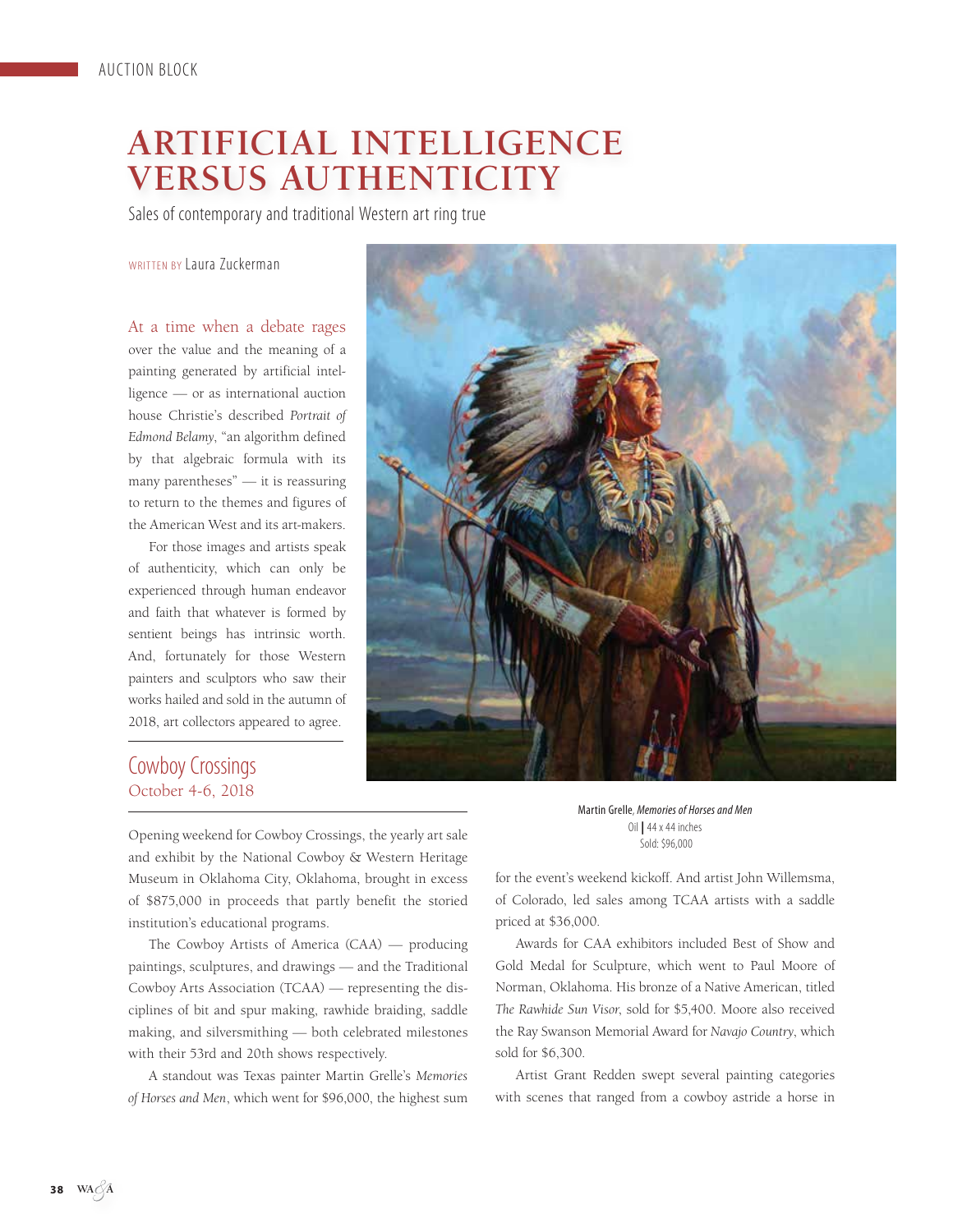

evening light — *Nocturne* — to a farmer driving a team of horses in *Mowing the Meadow*, which brought the Gold Medal for Santiago Michalek, Winter Pass Oil **|** 48 x 96 inches Sold: \$30,000

Oil and Acrylic Painting as well as the Stetson CAA Award.

The TCAA gives scholarships to up-and-coming talents instead of awards to its members. Chosen this year were saddle makers Carol Gessell of Washington and Dusty Smith of Wyoming, both of whom received the CAA Fellowship for Cowboy Craftsmen. And Arizona-based silversmith Thor Peterson gained the group's Emerging Artist Competition Award.

"Every year, artists from both the CAA and TCAA expand the definition of what Western art is and can be," says Natalie Shirley, the National Cowboy Museum president and CEO, in a statement. "To see the audience react with such enthusiasm reaffirms the notion that the values of the West are alive and well today."

#### Buffalo Bill Art Show and Sale September 21-22, 2018

Gross revenues from Cody, Wyoming's Buffalo Bill Art Show and Sale, sponsored by the local Chamber of Commerce and the Buffalo Bill Center of the West, totaled an estimated \$1.3 million, as 750 people gathered for a live auction and dinner on September 21 and a quick draw the following day.

For the second consecutive year, Michael Ome Untiedt, the creator of a painting depicting cattle stampeding to slake their thirst, *The Scent of Water — Turning the Bell Lead*, garnered the top amount at \$31,000.

The second-highest seller was *Winter Pass*, depicting a freight train chugging across a narrow bridge against a backdrop

of rugged, snow-covered mountains, created by native Argentinian Santiago Michalek. That outsized oil went for \$30,000 and won the Spirit of the Buffalo Bill Show & Sale Award, an honor that brings \$20,000. Naoma Tate, art patron, collector, and a judge for the competition, noted that the work underscored westward expansion and marked the 150-year history of the train in the American West, even as Laura Fry, curator of art at the Gilcrease Museum and another judge, credited the train's movement from right to left across the canvas for symbolizing the movement of industrial development from East to West through the ages.

Not to be dismissed for its fast turnaround amid the event's quick draw was painter John Potter's *Splash of Color*, which brought a handsome \$10,500 to lead those sales. And, in a happy development for three-dimensional artists, Chris Navarro sold five castings of his sculpture, *If We Can't Get Along, Let's Get It On,* at \$1,800 each.

Greg Woodward, a largely self-taught artist from Prescott, Arizona, won the Barron Collier II Three-Dimensional Sculpture Award and \$10,000 for *Cornered*, a bronze depicting the impact of increasing modernization on the once wild American West and one of its iconic animals, the bison.

The Wells Fargo Two-Dimensional Award and \$10,000 went to Mark Eberhard for *While Visions of Warm Summer Days Danced in their Heads*, featuring a buffalo in a snowstrewn field with trees that had been laid bare early by fire.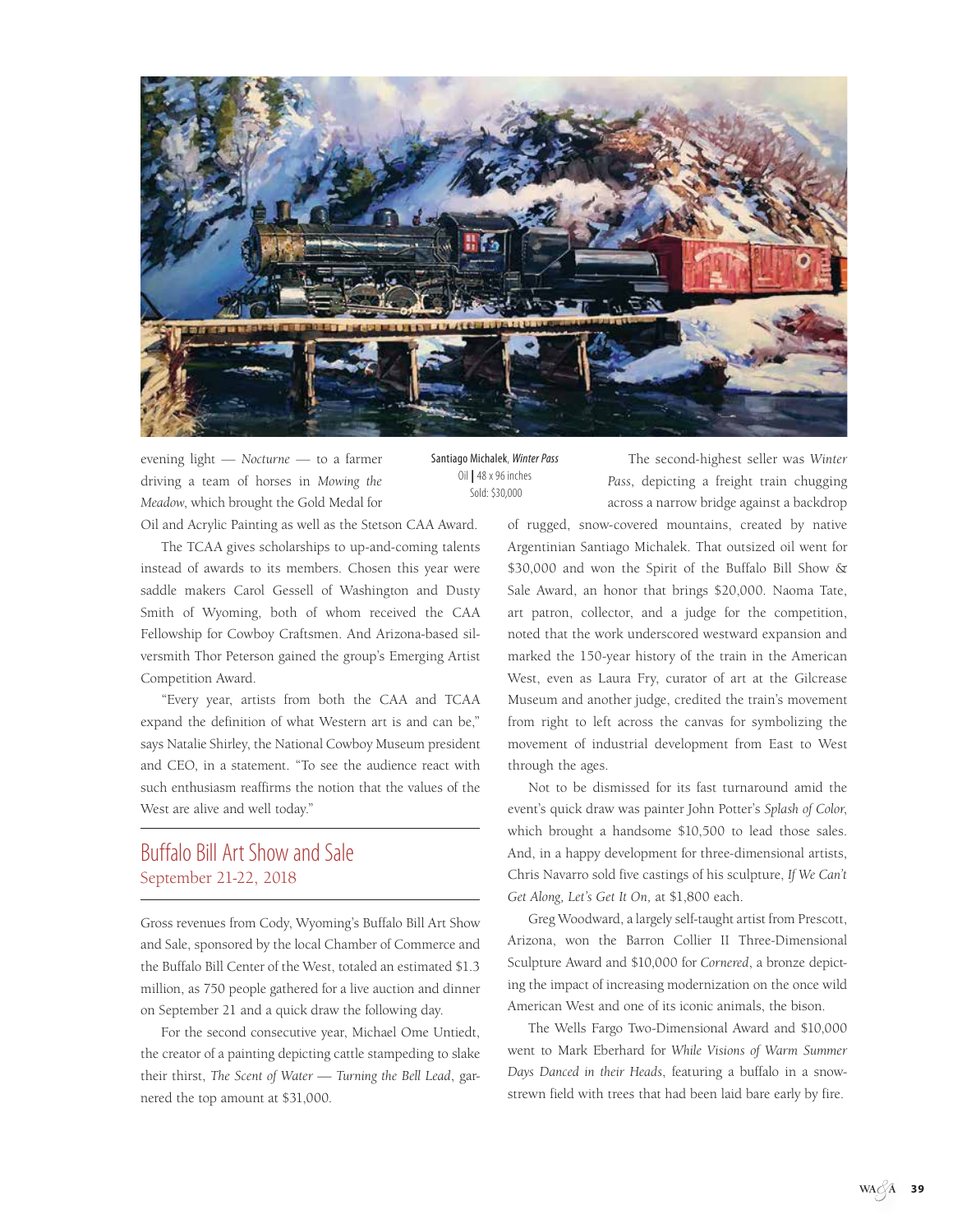### Jackson Hole Art Auction September 14-15, 2018

Norman Rockwell's portrait of John Wayne, the film star who made Westerns worth watching, stoked enthusiasm and a flurry of bids to lead sales at the Jackson Hole Art Auction in mid-September. The colorful oil achieved \$1,496,000 in a two-day event that topped \$8.4 million.

The sale set records for Jerry Jordan and 14 other artists, with Jordan's rendition of Native Americans beneath towering mountains and lofty sky — *Spirit Welcome* — bringing \$55,750, compared to pre-sale expectations of \$10,000 to \$15,000.

Not to be bested, John Clymer's *Territorial Dispute*, an action-packed piece in which a bull bison takes on a grizzly, climbed to \$339,300, far higher than a top estimate of \$250,000.

A pleasant interlude in the auction was marked by the sale of a quiet Laguna, New Mexico, landscape in watercolor, gouache, and pencil by Thomas Moran. The small work on paper brought an out-

sized price, with *Laguna, New Mexico Looking from the East* selling for \$339,300, nearly triple its high estimate.

And a work by the painter, muralist, and printmaker, Thomas Hart Benton, realized \$239,850 in another higherthan-anticipated exchange, with *Study for the Pathfinder*, bearing pre-sale estimates of \$175,000 to \$225,000.

Acrylics on masonite by Bob Kuhn, one of the foremost painters of wildlife, arced above expectations. *Basic Training*, featuring a mountain lioness in motion, eyes intent as cubs look on, achieved \$175,000 compared to estimates of \$90,000 to \$120,000. Kuhn's talents were globally celebrated during his lifetime and, more than a decade since his death, his works are a living legacy.

Collectors showed strong interest in American illustrators, and an oil by one of the nation's most widely recognized, Dean Cornwell, brought more than twice its low estimate. Illustration for *The Enchanted Hill*, an alluring



Norman Rockwell [1894–1978], John Wayne Oil on Canvas **|** 38 x 31 inches Sold: \$1,496,000



John Seerey-Lester, Ice Pack Oil on Belgium Linen **|** 24 x 36 inches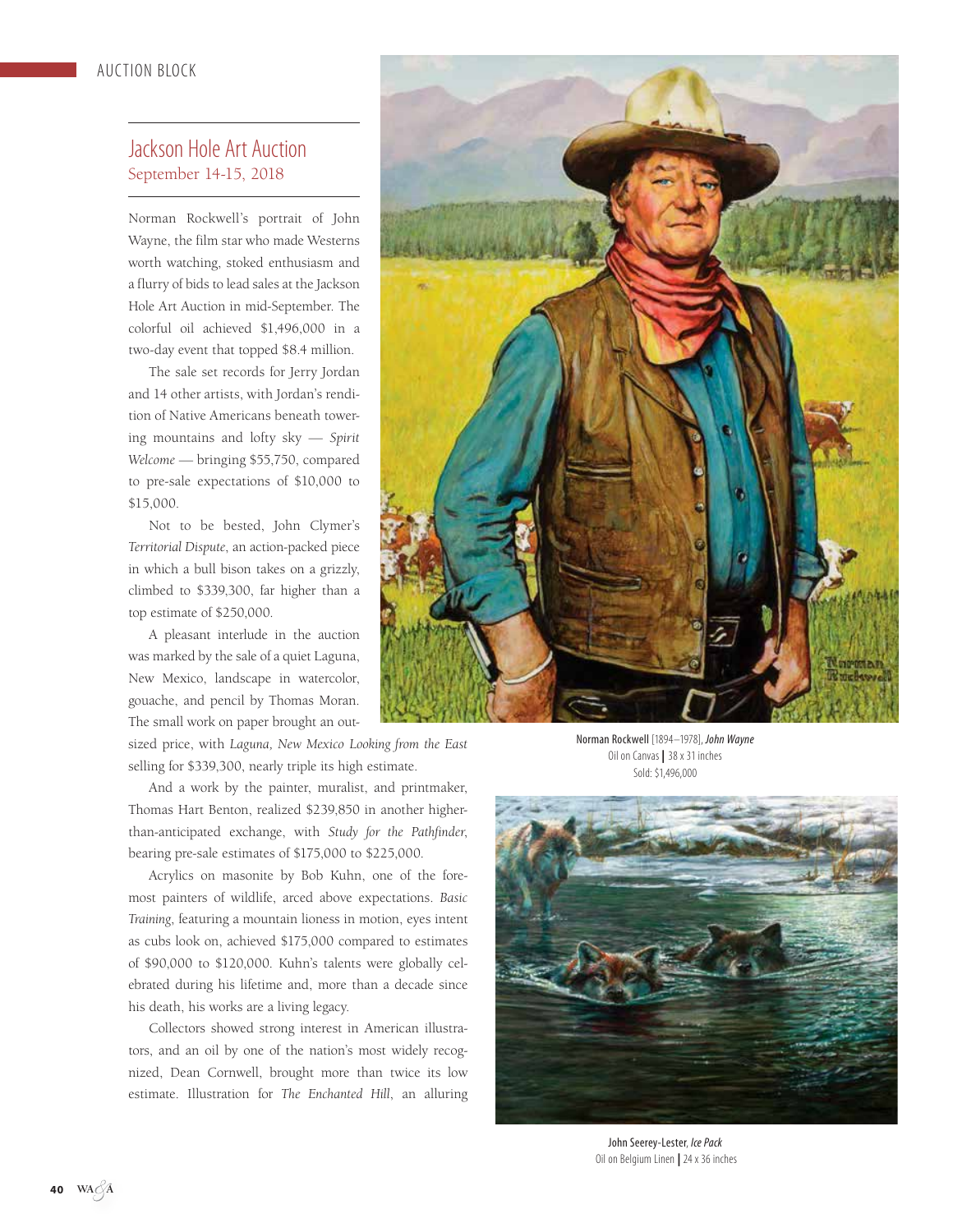tableau of girl, books, and vessel decorated in Southwestern style, climbed to \$128,700.

### Western Visions Show & Sale September 13-14, 2018

Jackson Hole is one of Wyoming's top destinations for artists and travelers from around the world, and there is arguably no better way to celebrate that convergence than at the National Museum of Wildlife Art's hallmark event, Western Visions Show & Sale. The annual showcase and sale of works by leading wildlife painters and sculptors coincides with the Jackson Hole Fall Arts Festival, which sees thousands flock to the picturesque mountain town where art exhibits and sales abound. The crowds that gathered for Western Visions grew to 1,300 from 1,200 last year, and revenues likewise rose — for the third time in three years — to more than \$700,000. And while price is not the pivotal factor when it comes to creating art and enchanting observers, a hefty share of these funds fuel the museum each year.

The 2018 event featured 175 works by 107 artists, including Kenneth Bunn, Ken Carlson, Michael Coleman, Daniel Smith, Tucker Smith, Lee Stroncek, and Jim Wilcox, who were all at the founding event in 1988.

For the first time, the auction spanned two evenings, with sketches from the show for bid during the evening of September 13 at the Artist Party, and larger works sold the following night. "This year's Western Visions has been tremendous," the event's cochair, Kavar Kerr, said in a statement.

HANDMADE IN THE USA

Montecristi

**CATTLEMAN STYLE** *Very rare Superfino weave Panama with 4 1/2" brim Shown with 18K three piece buckle set on gator strap (optional)* 

**WIDE BRIMMED RENO** *Shown in 100X Chamois Color with 4 1/4" brim*

*Finished with Estrada Rodeo Hat Band and Matching Stampede Strap (both optional)*

> **MONTECRISTI CUSTOM HAT WORKS™** 322 McKenzie Street • Santa Fe, NM 87501 • 505.983.9598 • MontecristiHats.com • photos: Eric Swanson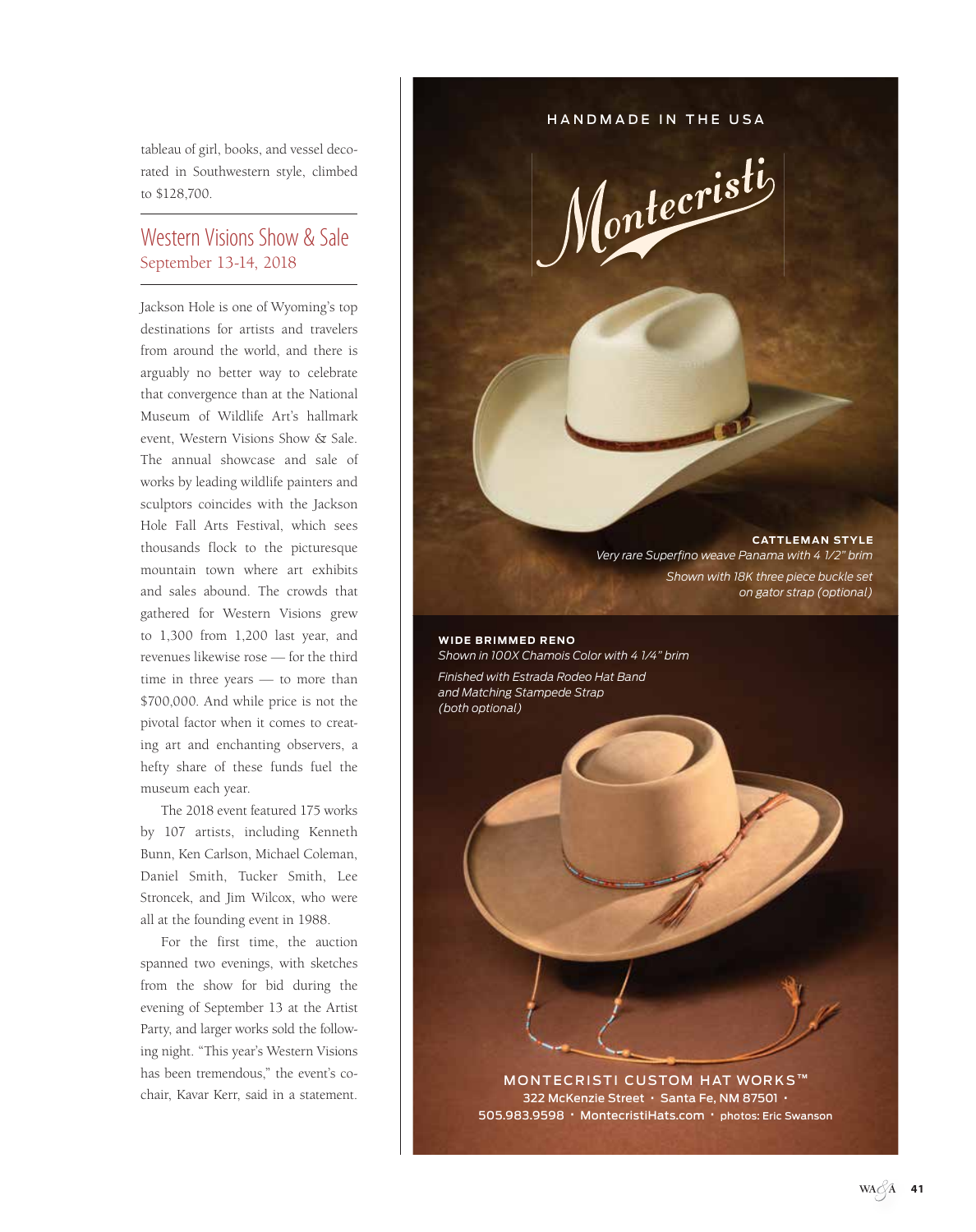

"The quality of the art is excellent and the attendance at our events has exceeded our expectations."

Artists achieving special honors were: Robert Glen, who received the Trustee's Purchase Award for his charming tabletop bronze, *Three Greater Kudu*, which will be added to the museum's collection; William Alther, winner of the Red Smith Award for an evocative depiction of a grizzly entitled *Forage Interrupted*; John Seerey-Lester, recipient of the People's Choice Award for his stirring wolf painting, *Ice Pack*; and George Boorujy, whose work, *African Wild Dogs (drawing for the Wildlife Conservation Society [Bronx Zoo])* led him to gain the Bob Kuhn Sketch Award.

## Bosque Art Classic September 6-22, 2018

Kathy Tate took to her paintbrush to evoke a sense of nostalgia mixed with an air of regret in the artwork that received the John Stevens Jones Purchase Award — and \$5,000 — at the Bosque Arts Center in September, during its yearly show and sale in Clifton, Texas. The event is hosted by the Bosque Arts Center Art Council.

Tate's *Once Someone's Dream*, also awarded a silver medal in the oil-acrylic competition, shows an aged dwelling nestled among trees and grasses, with the idyllic setting emphasizing

John Clymer [1907–1989], Territorial Dispute Oil on Board **|** 24 x 40 inches Sold: \$339,300

the disrepair of a once beloved building. The oil-acrylic category saw John Buxton gain the gold medal and \$1,000

for *At the Gardens, The Melon Gang*, a striking depiction of bedecked Native Americans hoisting or holding melons. The figures show a degree of animation that brings both the activity and their expressions into focus, mesmerizing the observer.

Tanja Gant was awarded \$1,000 and the gold medal for drawing with *Promises*, a quiet piece speaking volumes with the spare image of a woman's hands. The gold medal and a



John Buxton, At the Gardens, The Melon Gang Oil **|** 28 x 26 inches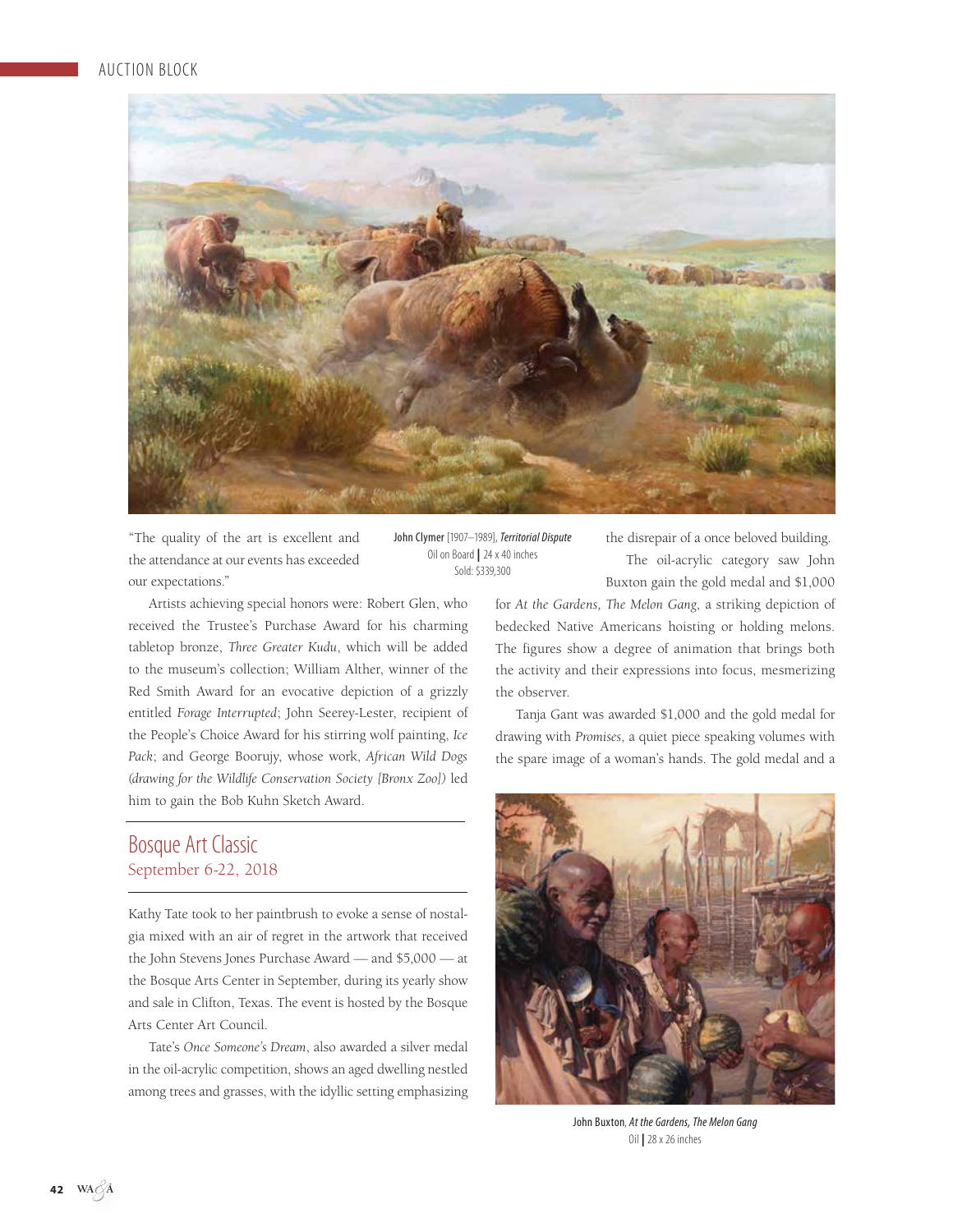

Robert Glen, Three Greater Kudu Bronze **|** 25 x 28 x 26 inches

prize of \$1,000 went to Jody Martin in the pastel category for her portrait of a sailor boy in *Just like Dad*.

Jeff Rechin led the sculpture competition, receiving gold and \$1,000, for *Spring*, a delicately rendered piece featuring a pair of songbirds. *Spring* also brought the Art Patrons Purchase Award and another \$1,000. In water media, Don Weller garnered the gold medal and \$1,000 for a thoughtful rendering of a rider on horseback against red canyon walls while Brenda Driggers earned the New Entrant Award and \$1,000 for her water media work, *Anni*, a charming portrait of a woman in shades of blue.

And the Boren-Selvidge Award went to Sarah Webber for a portrait of a horse in *An Old Friend*.

# Quest for the West September 7-8, 2018

The Eiteljorg Museum of American Indians and Western Art in Indianapolis, Indiana, brought in close to \$1 million during Quest for the West in September. The event featured a luck-of-the-draw sale, awards gala, and, in its second year, a miniature art sale. Quest for the West is the museum's major fundraiser, drawing 50 top Western artists and several hundred collectors.

Krystii Melaine captured two of the coveted honors

# NORSEMAN DESIGNS WEST



CUSTOM FLY TYING DESKS MADE TO YOUR NEEDS www.norsemandesignswest.com | 307.587.7777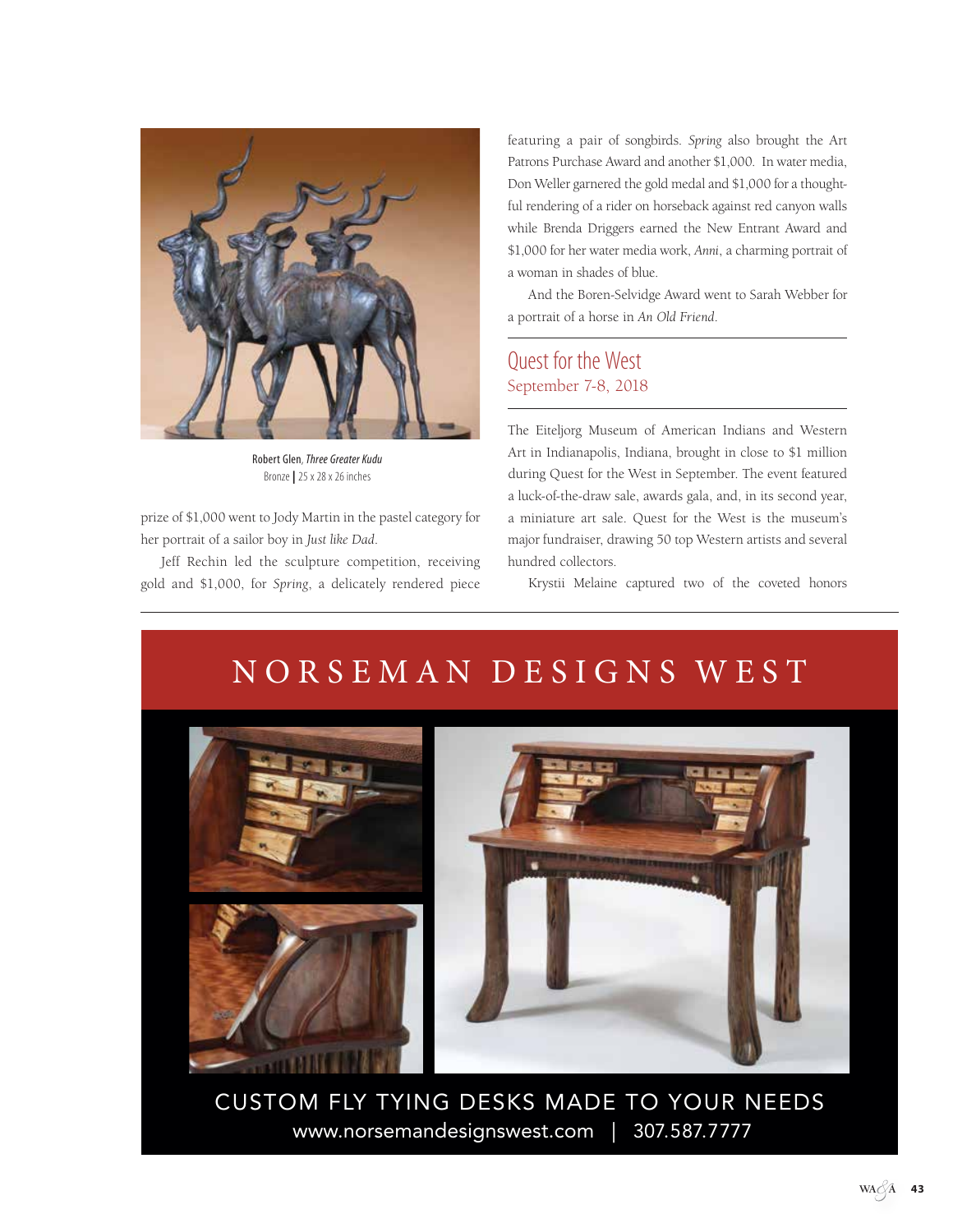

Krystii Melaine, Within Life's Circle Oil on Linen **|** 36 x 18 inches **|** Sold: \$9,900 Image courtesy of the Eiteljorg Museum

awarded at the nighttime gala on September 8, with a lyrical portrait of a Native American woman in a style that, were it literature, would be likened to magical realism. *Within Life's Circle* brought \$9,900, and gained the Harrison Eiteljorg Purchase Award. The Washington artist didn't stop there. *Spirit of the Wolf*, showing the animal and a human counterpart, was named patrons' choice and sold for \$19,500.

Montana painter Josh Elliott garnered the Victor Higgins Award of Distinction for works including *Under a Full Moon*, a poetic depiction of that astronomical body's blanching of snow, haystacks, and hills. And Scott Rogers of Logan, Utah, broke out of the huddle of sculptors to achieve the Cyrus Dallin Award for *Football, circa 1890*.

The top honor for painting, the Henry Farny Award, went to Glenn Dean for *In the Balance*, an oil on linen that evokes the style of Andrew Wyeth, if Wyeth had placed his female subjects in Western landscapes as Dean so adroitly does.

H. David Wright wowed patrons with a portrait of a painted Native American wearing a horned head dress. The small piece packed a big punch, gaining its creator the 2018 Artist of Distinction Award and ultimately going for \$3,400. And, *Riverdance*, Mark Kelso's clever illustra tion of a grizzly bear seeking fish in a river, replete with rapids and rocks, was rewarded with the Artists' Choice Award and a sale price of \$15,000.